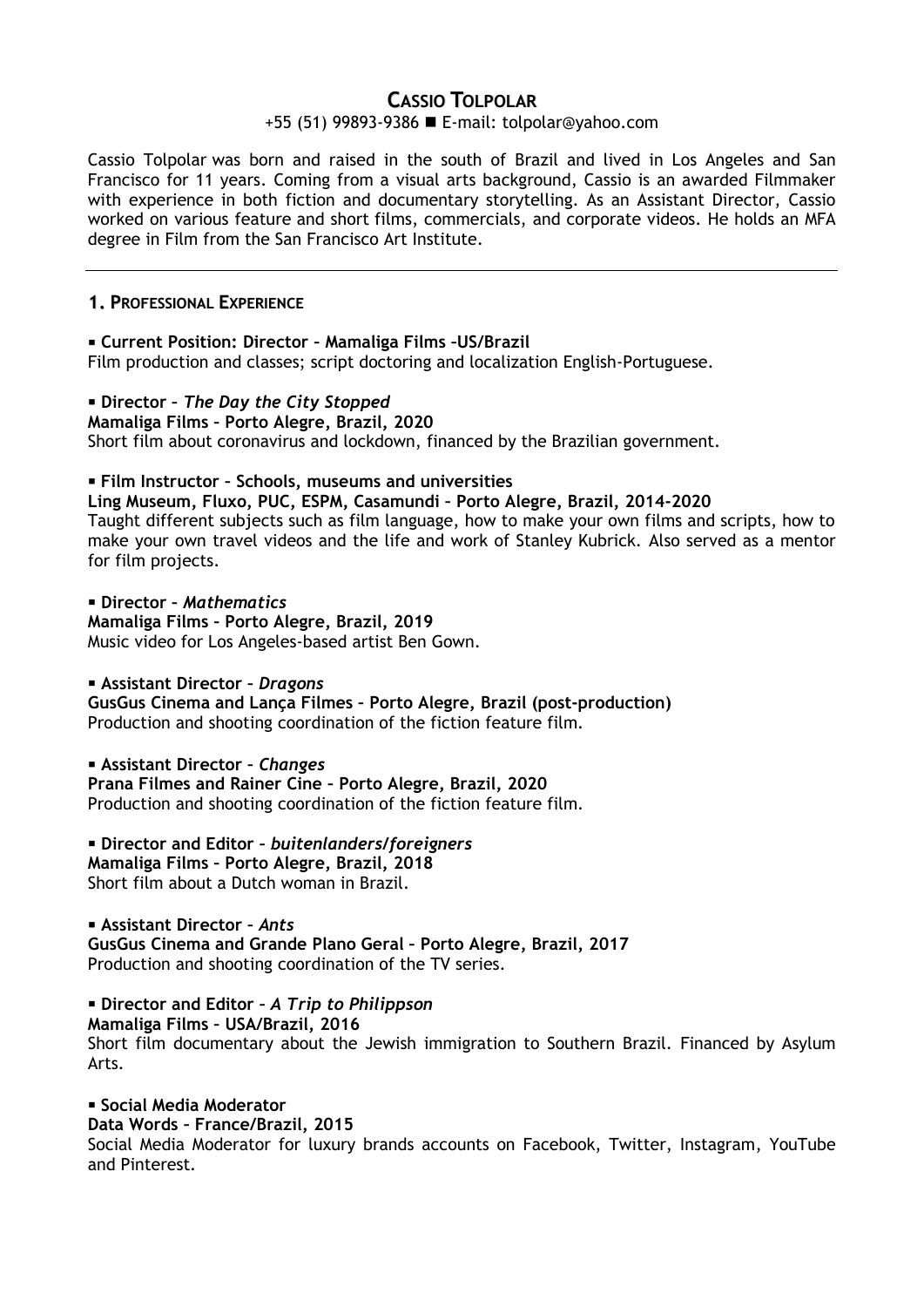## **Producer and Director –** *Mamaliga Blues* **– Brazil/USA/Moldova, documentary, 55 min, 2014**

Documentary filmed in Moldova, USA and Brazil about the trip made by a Brazilian family to finds its roots in Moldova. Responsible for the Portuguese and English versions, worked with subtitles, graphics and audios in both languages.

#### **Producer and Camera**

**Sony Entertainment Network – San Francisco, USA and Brazil, 2014**

Producer, Camera, Editor and Translator for PlayStation social media commercials during the 2014 World Cup and Brazil Game Show.

### **Film Instructor – Cinema-School project**

**Cine Santander/Prana Filmes – Porto Alegre, Brazil, 2014** Taught film language to high school students in Porto Alegre.

#### **Director and Editor -** *Objectified/Subjectified*

**El Segundo Museum of Art, El Segundo, CA, USA, 2013** Commissioned to create two short films based on Trina Merry (artist) body painting installations.

#### **• Ouality Control Consultant**

### **De Luxe Digital Studios – Burbank, CA, 2006 – 2013**

Project Lead, quality analyst and tester for Blu-Ray image, audio, and subtitles in multiple languages.

#### **Screenwriter –** *Surviving Timor* **(fiction feature length)**

**Los Angeles, CA, 2010**

Screenwriter of this fiction project about East Timor.

#### **Consultant and Interpreter**

## **Sundance Institute – Los Angeles, CA, 2003 - 2009**

Responsible for script and film reviews, database organization, filmmakers/producers outreach for the Sundance/NHK Award. Interpreter English-Portuguese for the Sundance Film Festival.

## **Translator and Subtitling –** *Waste Land* **(documentary)**

**Los Angeles, CA, 2009**

Translation Portuguese-English and Portuguese subtitling for this film directed by Lucy Walker, nominated for Best Documentary at the 2011 Oscars Ceremony.

**Director/Screenwriter –** *Echo Tek*

**FJ Productions – Los Angeles, CA, 2008**

TV pilot about the impact of new technologies in the environment.

# **Translator and Subtitling –** *March of the Living* **(documentary) Los Angeles, CA, 2008**

Translation and dialogue editor; Portuguese subtitling.

# **Director/Editor/Cinematographer –** *Of Movable Things in the Air* **(***Letters of the Underground II -* **Da Vinci segment)**

**Silverlake Film Festival - Los Angeles, 2007** Short film commissioned by the Silverlake Film Festival.

#### **Director –** *Shop the World* **(monthly TV show) FJ Productions – Los Angeles, CA, 2006** Director for the Vancouver, Seattle, and Santa Fe episodes.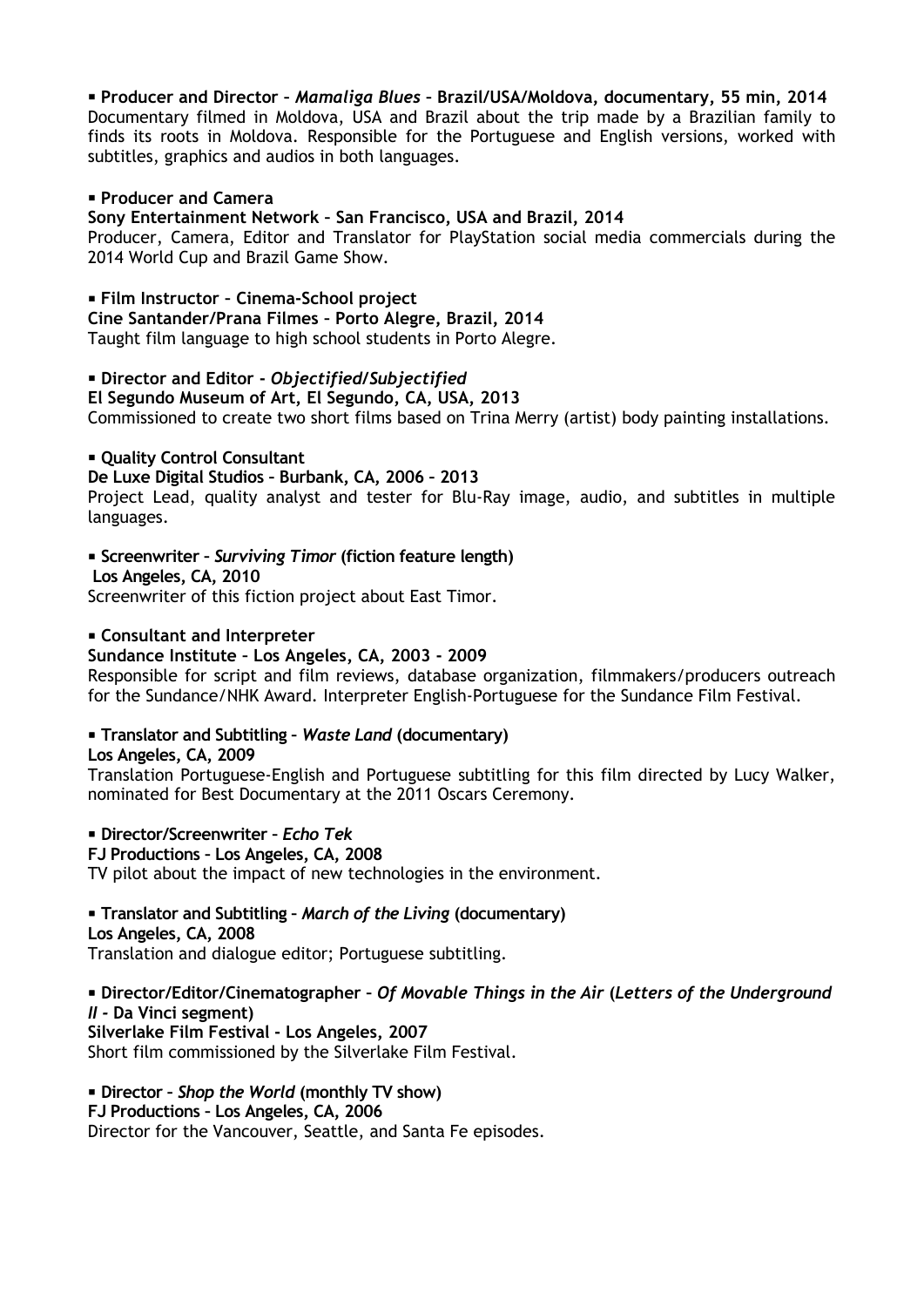# **Producer/Screenwriter/Director –** *Martial Arts 360***° (TV pilot)**

#### **FJ Productions – Los Angeles, CA, 2006**

Pre-production, shooting and Post-production coordinator and researcher. Pilot winner of the 2007 Accolade TV Awards.

#### **Print Traffic Coordinator – Los Angeles Latino International Film Festival Los Angeles, CA, 2005**

Managed the receipt and shipment of 150 film prints. Responsible for the communications between filmmakers and distributors from Latin America, Europe, and the US.

# **Post-Production Assistant –** *The New World* **(fiction feature film)**

#### **Los Angeles, CA, 2005**

Assistant to Post-Production Supervisor Heidi Vogel in this film directed by Terrence Malick, nominated for Best Cinematography at the 2006 Oscars Ceremony.

#### **Development Assistant**

#### **Cecchi Gori Pictures – Los Angeles, CA, 2004 - 2005**

Main liaison between producers in Brazil and Argentina. Production coordinator for trailers of feature projects. Translation of documents in Spanish and Portuguese. Reviewed films and scripts, organized database, and performed research.

#### **Development Assistant/Assistant Editor**

#### **Kontent Films – San Francisco, CA, 2003 - 2004**

Reviewed TV pilot scripts. Responsible for organizing and pre-editing commercials and institutional videos.

#### **Director - Vortex Produções (***Palavra de Gaúcho***)**

#### **Porto Alegre, Brazil, 2002**

Director of 24 weekly TV episodes "*Palavra de Gaúcho"*, showing the accomplishments of the government administration of the state of Rio Grande do Sul, Brazil.

#### **Director and Writer –** *Venus* **- Brazil, 21 min, fiction, 2001**

Short film screened in international film festivals and winner of many awards, including Best Director and Cinematography.

## **Assistant Director - RBS TV**

**Porto Alegre, Brazil, 2001** Coordinated and planned two TV series, *"Mundo Grande do Sul"* and *"Sangue do Dragão".*

# **Assistant Director – Zeppelin Filmes**

**Porto Alegre, Brazil, 1996 - 2000** Assistant Director for commercials shot in video, 16mm and 35mm.

### **Assistant Director – Casa de Cinema de Porto Alegre Porto Alegre, Brazil, 2000** Assistant Director for political TV campaigns.

 **Script Supervisor –** *Club* **(short film) Porto Alegre, Brazil, 2000** 35mm short film.

 **Script Supervisor –** *Dois Filmes Em Uma Noite* **(short film) Porto Alegre, Brazil, 1999** 16mm short film.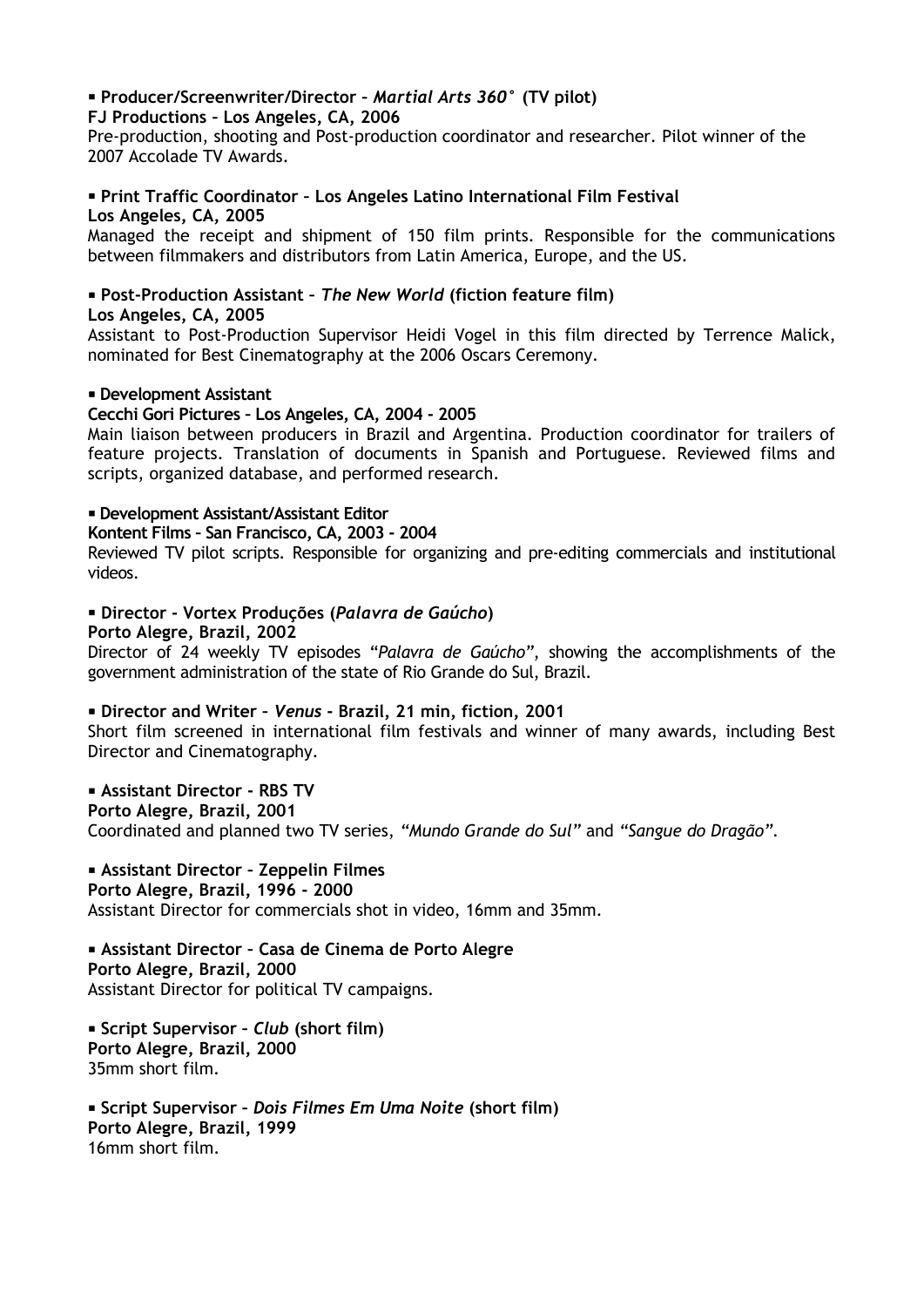**Assistant Director -** *Nocturnu* **(short film) Porto Alegre, Brazil, 1998**

Short film winner of many international awards, shot in 16mm.

# **2. AWARDS**

 **Grant recipient** from Brazilian Government. Small grant to produce the short film *The Day the City Stopped* (2020)

**Grant recipient** from the Asylum Arts. Small Grants to research about a local culture club established in 1920 in Southern Brazil (2020)

 **Grant recipient** from the Asylum Arts. Small Grants to produce the short documentary *A Trip to Philippson* (2015)

 **Grant recipient** from the Charles and Lynn Schusterman Foundation to expand the website of the documentary film *Mamaliga Blues* (2014)

**Award of Merit / TV – The Accolade TV Awards**, *Martial Arts 360*°, USA (2007)

**Grand Festival Award**, 10<sup>th</sup> Berkeley Video and Film Festival, Berkeley, USA (2003) *Venus* – 16mm, 21 min, Brazil

**Best Director, 29<sup>°</sup> Festival of Latin Cinema of Gramado, Brazil (2001)** *Venus* – 16mm, 21 min, Brazil

**Best Cinematography, 34° Festival of Brazilian Cinema of Brasília, Brazil (2001)** *Venus* – 16mm, 21 min, Brazil

**Best Film, Director, Cinematography, Editing and Art Direction, 2<sup>°</sup> Festival APTC of Films** from Rio Grande do Sul, Brazil (2001) *Venus* – 16mm, 21 min, Brazil

 **Recipient of CAPES scholarship** from the Brazilian Government to cover graduate studies expenses in the USA (2001)

# **3. SELECTED SCREENINGS**

*buitenlanders/foreigners* - digital, 6 min, Brazil ■ 47<sup>th</sup> Gramado Latin Film Festival, Gramado, Brazil, 2019 FRESTA Audiovisual Showcase, Rio Grande, Brazil, 2019

*A Trip to Philippson* – digital, 5 min, USA/Brazil Contemporary Jewish Museum, San Francisco, USA, 2017

*Mamaliga Blues* – digital, 55 min, USA/Brazil/Moldova

Montreal Genealogical Society, Canada, 2019

Miami Jewish Film Festival, Miami, USA, 2015

Fordham University, New York City, USA, 2015

- ARI, Rio de Janeiro, Brazil, 2015
- CRONOGRAF International Documentary Film Festival, Moldova, 2015
- Jewish Center, Curitiba, Brazil, 2015

Jewish Museum of Rio de Janeiro, Brazil, 2015

South East European Film Festival, Los Angeles, USA, 2014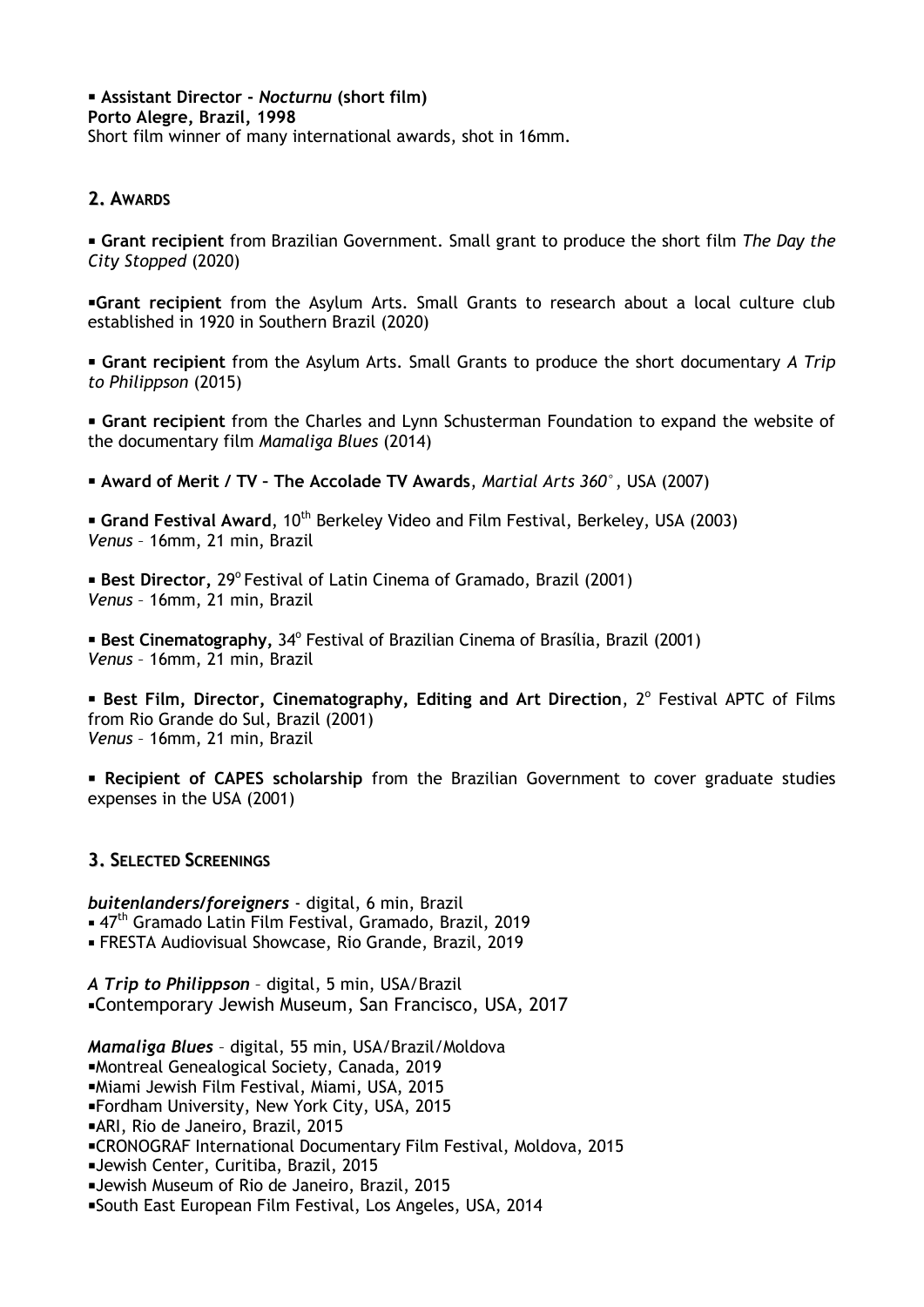International Conference on Jewish Genealogy, Salt Lake City, USA, 2014 Festival de Cinema de Gramado, Gramado, Brazil, 2014 Midrash Centro Cultural, Rio de Janeiro, Brazil, 2014 Breman Museum, Atlanta, USA, 2014

*Venus* – 16mm, 21 min, Brazil

- Center for Contemporary Art-[KSA: K], Chisinau, Moldova, 2008
- Seattle Erotic Arts Festival, Seattle, USA, 2004
- 8º Mediawave Festival, Hungary, 2003
- 6<sup>°</sup> Antimatter Festival of Underground Short Film & Video, Canada, 2003
- 8<sup>°</sup> Cinematexas International Short Film Festival, Texas, USA, 2003
- **In** 11<sup>°</sup> Alter-Native International Short Film Festival, Romania, 2003
- 12<sup>°</sup> International Short Film Festival of São Paulo, Brazil, 2001

*Of Movable Things in the Air* – digital, 3 min, Brazil/USA

■ 7º Silverlake Film Festival, Los Angeles, USA, 2007

## **4. LECTURES/EVENTS**

 **Guest speaker** at the Zoom webinar conducted by the Miami Jewish Film Festival in the occasion of a special screening of *Mamaliga Blues* (2020)

 **Selected participant** at the Atlanta Chamber of Commerce for the Rio Creative Industries event (Lecture "Cultural Differences when working in the US and in Brazil, applied to film"), Georgia, USA, 2017

- **Selected artist** for the Asylum International Jewish Artist Retreat, New York, USA, 2013
- **Guest speaker** at SEDER Arts Micro-Grant, Los Angeles, USA, 2012
- **Guest speaker** at KSAK Center for the Arts, Chisinau, Moldova, 2008

## **5. EDUCATION**

**MFA** in Film, San Francisco Art Institute, San Francisco, CA, USA, 2004.

 **BFA** in Social Communications with emphasis in Advertising, Pontifícia Universidade Católica do Rio Grande do Sul (PUCRS), Porto Alegre, Brazil, 1998.

## **6. LANGUAGES**

- Native Portuguese speaker
- Fluent English (reading, writing, speaking)
- Advanced Spanish
- Basic German